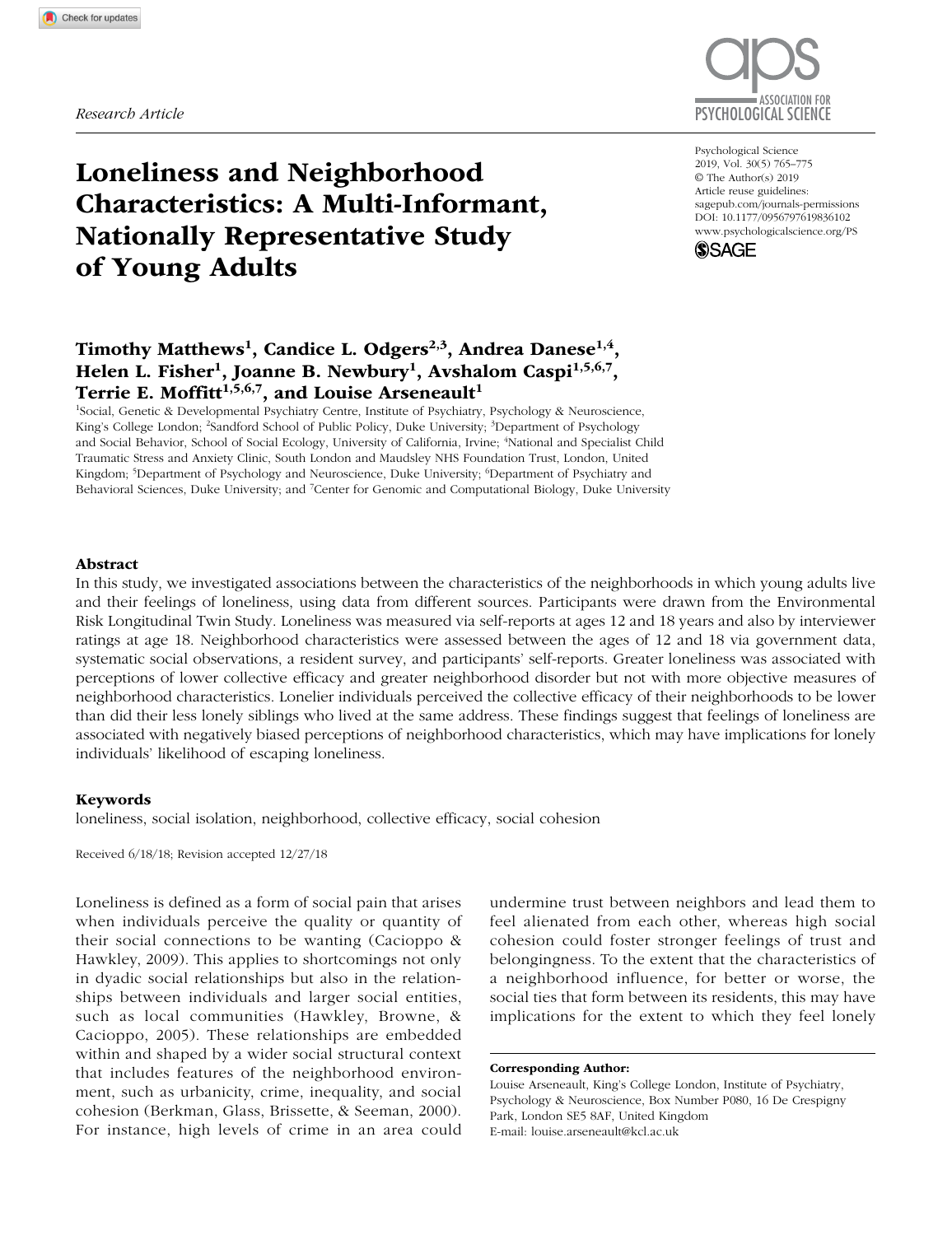(Kearns, Whitley, Tannahill, & Ellaway, 2015). Increasingly, initiatives to reduce loneliness have emphasized intervention at the community level, including some neighborhood-based approaches (Collins & Wrigley, 2014; Jopling, 2015). Understanding how the structural and social characteristics of the neighborhoods in which communities operate are related to feelings of loneliness can have important implications for policy and interventions.

Recent discussions have focused on the trend of migration toward urban areas (United Nations, 2014) and the implications of city living for mental health (Peen, Schoevers, Beekman, & Dekker, 2010). Despite the fact that people are increasingly living closer together, the issue of loneliness continues to grow as a public health concern (Holt-Lunstad, 2018). The notion of the "lonely city" has been the focus of much popular writing in recent years (e.g., Laing, 2016). In the scientific literature, meanwhile, research on loneliness has traditionally placed an emphasis on older adults living in rural settings (De Koning, Stathi, & Richards, 2017; Dugan & Kivett, 1994; Savikko, Routasalo, Tilvis, Strandberg, & Pitkälä, 2005). However, new findings indicate that loneliness is most common among younger adults (Mental Health Foundation, 2010; Office for National Statistics, 2018). As individuals transition from the school environment to adult life, spaces in the neighborhood such as parks, shopping malls, sports facilities, and community centers could play an increasing role as settings for social contact.

Together, these findings suggest that efforts to reduce loneliness in modern society can be strengthened by extending the focus of research to include young people and those living in urban settings. Some features of the neighborhood, meanwhile, may increase loneliness irrespective of rurality versus urbanicity. For instance, feelings of loneliness among individuals living in deprived urban areas have been associated with higher reported rates of antisocial behavior in the neighborhood, lower perceived collective efficacy (a combination of social cohesion and the willingness of residents to intervene in the behavior of other individuals for the common good), lower safety, and poorer subjective neighborhood quality (Kearns et al., 2015; Scharf & de Jong Gierveld, 2008).

In our investigation of whether neighborhood features, per se, influence loneliness or instead are simply correlated features, it was important to rule out potential sources of bias that could yield spurious associations. First, potential reporting biases associated with mental health problems such as depression and personality traits such as neuroticism—both of which are associated with loneliness in young people (Vanhalst et al., 2012)—signify a need to control for these confounders. Second, although the objective characteristics of the neighborhood may exert an effect on individuals' feelings of loneliness, it is also possible that loneliness itself may dispose individuals to perceive their neighborhood in a more negative light. Loneliness is associated with biases in cognition, including negative appraisals of social interactions and exaggerated vigilance for threat (Cacioppo & Hawkley, 2009). It is possible, therefore, that individuals who feel alienated from those around them may evaluate the closeness or safety of their neighborhood in a negatively biased manner. If this is the case, relying solely on self-reported data on loneliness and neighborhood characteristics could be misleading, and interventions targeted at the neighborhood level may not be effective at reducing loneliness.

Our aim in the present study was to investigate how aspects of the neighborhoods that young adults live in relate to their feelings of social disconnection, using a contemporary, nationally representative cohort of UK residents. By integrating multiple sources of data on neighborhood characteristics, we scrutinized the robustness and specificity of associations between loneliness and different characteristics of the neighborhood. These data allow for novel and valuable insights into the purported epidemic of loneliness and suggest targets for policy initiatives to tackle loneliness in society.

# Method

# *Participants*

Participants were members of the Environmental Risk (E-Risk) Longitudinal Twin Study, which tracks the development of a birth cohort of 2,232 British children. The sample was drawn from a larger birth register of twins born in England and Wales in 1994 and 1995 (Trouton, Spinath, & Plomin, 2002). Full details about the sample are reported elsewhere (Moffitt & E-Risk Study Team, 2002). Briefly, the E-Risk sample was constructed in 1999 and 2000, when 1,116 families (93% of those eligible) with same-sex 5-year-old twins participated in home-visit assessments. This sample comprised 56% monozygotic and 44% dizygotic twin pairs; sex was evenly distributed within zygosity (49% male). Ninety percent of participants were of White ethnicity.

Families were recruited to represent the UK population with newborns in the 1990s to ensure adequate numbers of children in disadvantaged homes and to avoid an excess of twins born to well-educated women using assisted reproduction. The study sample represents the full range of socioeconomic conditions in Great Britain, as reflected in the families' distribution on a neighborhood-level socioeconomic index (A Classification of Residential Neighbourhoods, or ACORN, developed by CACI for commercial use; Odgers, Caspi, Bates, Sampson, & Moffitt, 2012; Odgers, Caspi, Russell,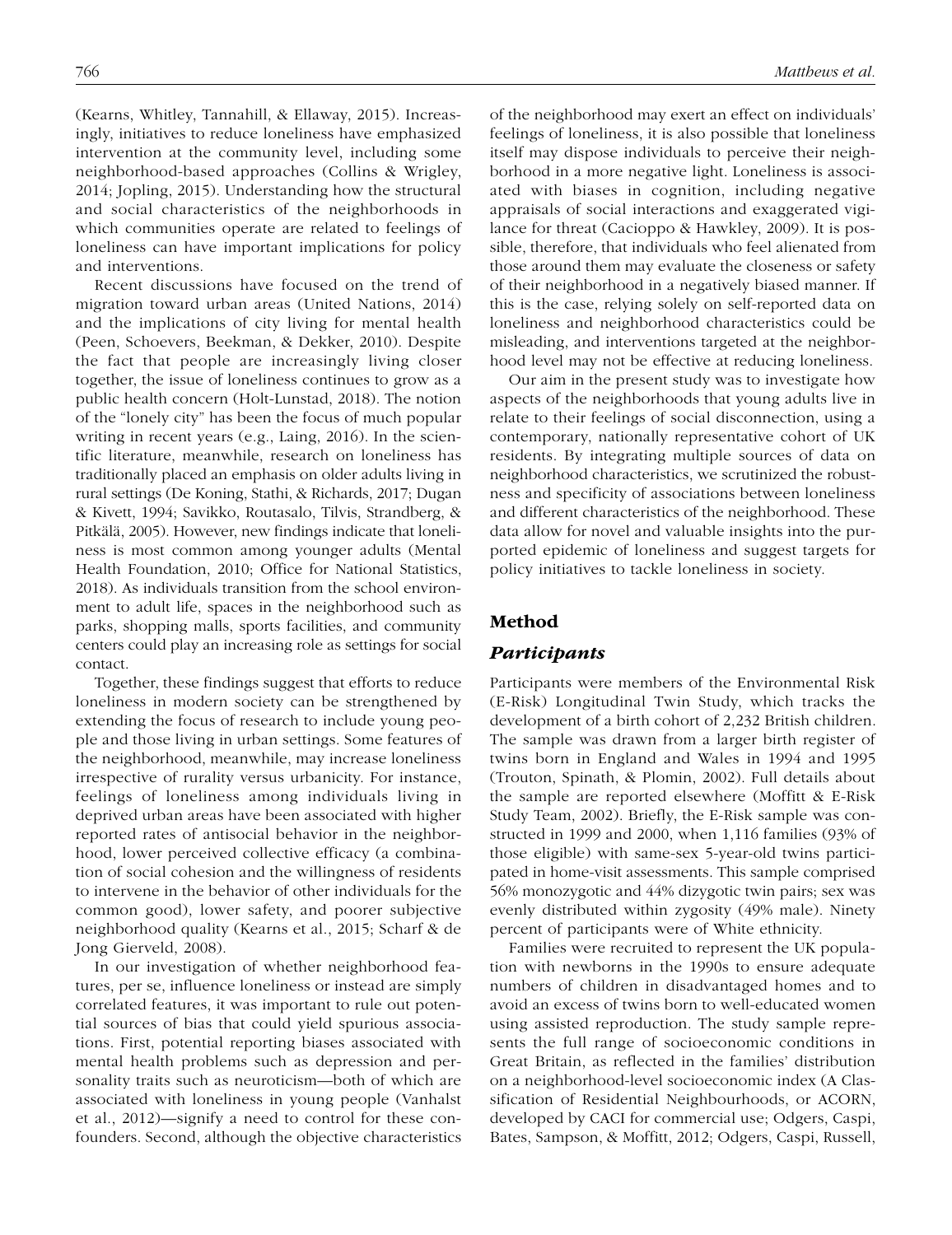et al., 2012). Specifically, E-Risk families' ACORN distribution matches that of households nationwide: 25.6% of E-Risk families live in wealthy-achiever neighborhoods compared with 25.3% nationwide; 5.3% versus 11.6%, respectively, live in urban-prosperity neighborhoods; 29.6% versus 26.9%, respectively, live in comfortably-off neighborhoods; 13.4% versus 13.9%, respectively, live in moderate-means neighborhoods; and 26.1% versus 20.7%, respectively, live in hard-pressed neighborhoods. E-Risk underrepresents urban-prosperity neighborhoods because families in such areas are likely to be childless.

Follow-up home visits were conducted when the children were 7 years of age (98% participation), 10 years (96%), 12 years (96%), and 18 years (93%). There were 2,066 individuals who participated in the E-Risk assessments at age 18, and the percentages of monozygotic twins (56%) and male same-sex twins (47%) were almost identical to those found in the original sample at age 5 years. The average age of the twins at the time of the assessment was  $18.4$  years  $(SD = 0.36)$ ; all interviews were conducted after their 18th birthdays. There were no differences between twins who did and did not take part at age 18 in terms of socioeconomic status (SES) assessed when the cohort was initially defined,  $\chi^2(2, N = 2,232) = 0.86$ ,  $p = .65$ ; age-5 IQ scores,  $t(2208) = 0.98$ ,  $p = 0.33$ ; or age-5 emotional or behavioral problems,  $t(2230) = 0.40$ ,  $p = .69$ , and  $t(2230) = 0.41$ ,  $p = .68$ , respectively. Forty-nine percent of participants at age 18 were educated to A-Level (the school-leaving qualification in the United Kingdom), whereas 29% had general certificates of secondary education at grades  $A^*$  to C as their highest qualification (obtained at  $\sim$ 14– 16 years). Seventy-one percent of participants were currently completing some type of education program, 57% were working, and 12% were neither completing any education program nor working at the time of the assessment.

Home visits at ages 5, 7, 10, and 12 years included assessments with participants as well as their mother (or primary caretaker). The home visit at age 18 included interviews only with the participants. The joint South London and Maudsley–Institute of Psychiatry, Psychology & Neuroscience Ethics Committee approved each phase of the study. Parents gave informed consent and twins gave assent between 5 and 12 years and then informed consent at age 18 years.

#### *Measures*

*Self-reported loneliness in young adulthood.* Loneliness was assessed when participants were 18 years old using four items from the UCLA Loneliness Scale (Version 3; Russell, 1996): "How often do you feel that you lack companionship?" "How often do you feel left out?" "How

often do you feel isolated from others?" and "How often do you feel alone?" A very similar short form of the UCLA Loneliness Scale has previously been developed for use in large-scale surveys and correlates strongly with the full 20-item version (Hughes, Waite, Hawkley, & Cacioppo, 2004). The scale was administered as part of a computerbased self-completed questionnaire. Interviewers were blind to participants' responses. The items were rated *hardly ever* (0), *some of the time* (1), or *often* (2). Items were summed to produce a total loneliness score from 0 to 8 ( $\alpha$  = .83).

*Interviewer ratings of loneliness in young adulthood.* After the age-18 home visits, interviewers completed a set of questions about their impressions of the participants on the basis of observations made during the interview. Three items from these questionnaires related to feelings of loneliness ("seems lonely," "feels that no one cares for them," and "has trouble making friends") and were used to derive interviewer ratings of loneliness. Items were coded *no* (0), *a little/somewhat* (1), and *yes* (2) and summed to create a scale ( $\alpha$  = .70). Interviewers were blind to participants' responses to the self-completed loneliness measure.

*Self-reported loneliness in childhood.* A measure of loneliness in childhood was derived using three items from the Children's Depression Inventory (CDI; Kovacs, 1992), which participants completed at the age of 12 years. Each item was presented as a set of three statements, and participants were instructed to select the statement that described them best: (a) "I do not feel alone," "I feel alone many times," or "I feel alone all the time"; (b) "I have plenty of friends," "I have some friends but I wish I had more," or "I do not have any friends"; and (c) "Nobody really loves me," "I am not sure if anybody loves me," or "I am sure that somebody loves me." Items were coded 0 to 2 and summed to produce a scale from 0 to 6 ( $\alpha$  = .48). The correlation (*r*) between loneliness measured at age 12 and at age 18 was .25 (95% confidence interval = [.20, .30]; *N* = 1,994).

Because the items used in this measure originated from an instrument designed to assess depression, the remaining items of the CDI were summed to produce a depressive-symptoms scale ( $\alpha$  = .75). This scale was entered as a covariate in analyses using the childhoodloneliness measure to account for the shared variance between them.

*Neighborhood characteristics.* Extremely high-resolution data on neighborhood characteristics were collected when participants were between the ages of 12 and 18 years (Newbury et al., 2017). All neighborhood measures were linked to the postcodes of participants' current home addresses, meaning that participants were truly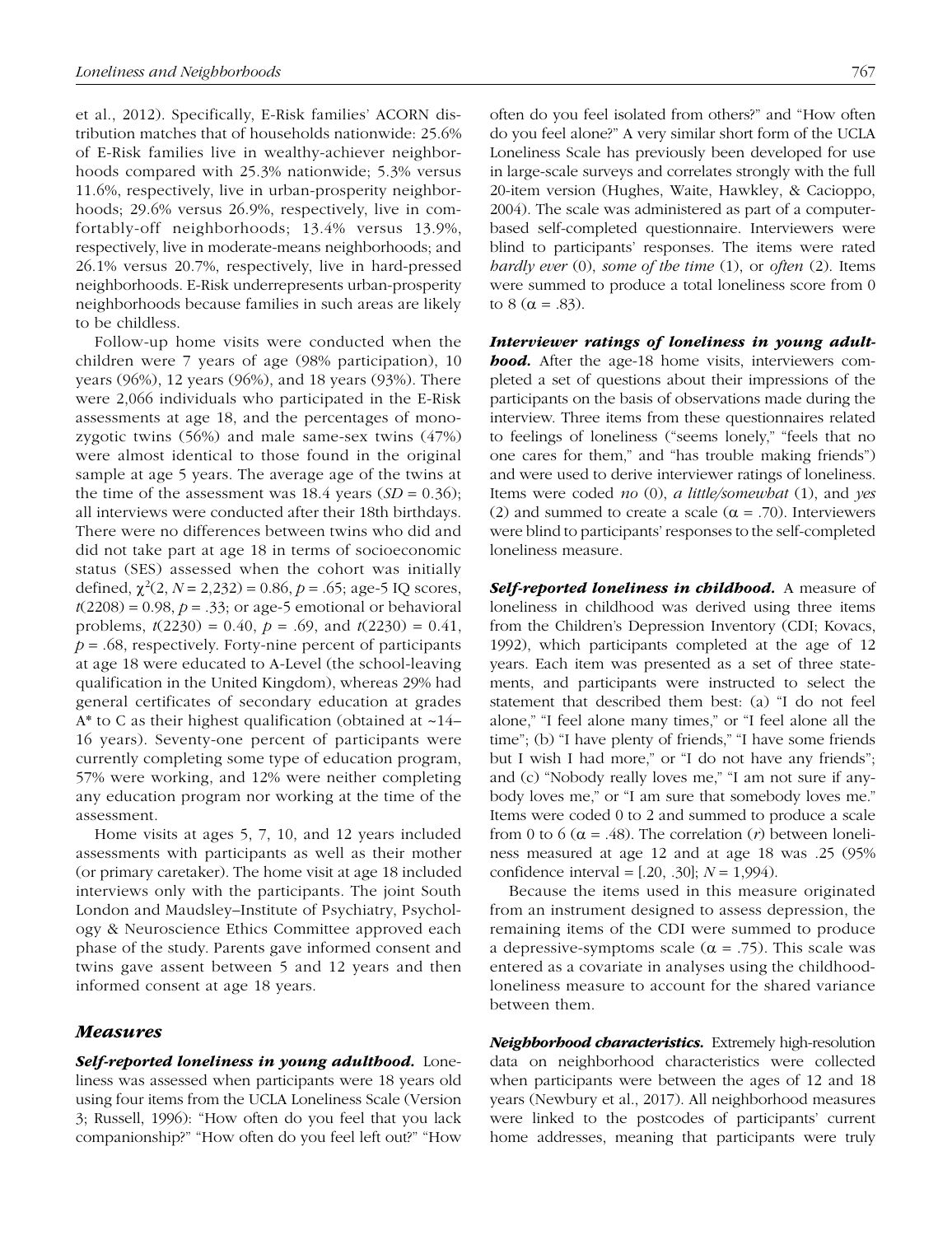embedded in the neighborhood milieu represented by the measures. Neighborhoods were coded as urban, intermediate, or rural on the basis of the Office for National Statistics' 2011 Rural-Urban Classification (RUC2011) for small-area geographies. At age 18, 32% of participants lived in urban areas, 48% in intermediate areas, and 20% in rural areas. Measures of neighborhood characteristics were grouped into the following four categories on the basis of the source of the data.

*Government data* included neighborhood SES (based on ACORN category), population density (number of people in a 0.5-mile radius from the home address, according to Office for National Statistics figures), and violent crime rates within a 1-mile radius from the home address (obtained via an online data-sharing resource operated by the UK police; [https://data.police.uk\)](https://data.police.uk).

*Systematic social observations* were carried out by trained raters using Google's Street View tool to conduct a virtual walk around participants' neighborhoods when participants were ages 15 to 16 years (Odgers, Caspi, Bates, et al., 2012). Using systematic social observation measures adapted for the virtual context, raters coded the neighborhood for physical decay, physical disorder, and street safety, each on a 5-point scale. Intraclass correlation coefficients (showing interrater agreement) ranged from .48 to .84, and correlations (*r*s) with ACORN ranged from .30 to .47.

A *resident survey* was carried out when participants were between the ages of 13 to 14 years, among households with the same postcode area as the participants' homes. Surveys were distributed via mail to all households in the postcode area that were registered on the electoral roll (with the exception of participants' households). On average, five completed surveys were returned per neighborhood. At least three surveys were returned for 80% of neighborhoods, and at least two surveys were returned for 95% of neighborhoods. Survey measures included residents' ratings of neighborhood safety, neighborhood disorder, and collective efficacy. Scores were averaged across respondents within each neighborhood to create summary scores for each participant.

*Self-reports* of neighborhood characteristics were collected via face-to-face interviews with participants at age 18. Collective efficacy was determined via a 10-item measure of social control and social cohesion (Sampson, Raudenbush, & Earls, 1997). This measure included questions about the likelihood that neighbors would intervene if, for example, "children were spray-painting graffiti on a local building" and the level of agreement with statements such as "mine is a close-knit" neighborhood (coded 1-5). Neighborhood problems were measured by asking participants whether certain types of disorder were a problem in their area, such as "litter, broken glass, rubbish in public places" and "groups of young people hanging out and causing trouble" (coded 0–2). Items were summed to produce scales of perceived collective efficacy and neighborhood disorder. Summary statistics for the loneliness and neighborhood measures are shown in Table 1.

*Covariates.* Participants were assessed for symptoms of depression at age 18 years via a structured interview based on the criteria in the fifth edition of the *Diagnostic and Statistical Manual of Mental Disorders* (American Psychiatric Association, 2013). Neuroticism was measured via a child version of the Big Five Inventory, which was completed by interviewers after the home visit (John & Srivastava, 1999). Because the sample consisted of twin pairs, participants were also asked whether they were currently living with their cotwin at the time of the interview. This information was used to control for the potential effect of being separated in adulthood on loneliness (which could be stronger in twins than in conventional sibling pairs) and also to derive a subgroup of cohabiting twins for the cotwin control analyses.

# *Data analysis*

*Associations between loneliness and neighborhood characteristics.* To test associations between loneliness and neighborhood characteristics, we conducted regression analyses in Stata (Version 15; StataCorp, 2017), using the *vce(cluster)* option to adjust for the nonindependence of observations in twin data (Williams, 2000). In the first step, we regressed loneliness on each neighborhood characteristic individually, controlling for sex and SES. In the second model, we additionally controlled for depression, neuroticism, and whether the participant lived with his or her cotwin. The neighborhood measures were collected at various time points between the ages of 12 and 18 years, during which time, 591 (29%) participants interviewed at age 18 had moved home at least once. This high rate of mobility may be partially explained by some participants having already moved away to university at age 18. Consequently, for these participants, some of the measures collected between the ages of 12 and 18 referred to different neighborhoods. Therefore, in the third model, we controlled for whether the participants had moved between the ages of 12 and 18. Finally, in the fourth model, we restricted the analyses to a subset of participants who had lived at the same address throughout this period  $(N = 1,475)$ . Residential mobility was correlated with low SES, female sex, childhood externalizing problems, and young adult loneliness, and therefore, the excluded participants differed from this subset in terms of several important risk factors. Therefore, inverse probability weighting was used in Model 4 to correct for bias introduced by excluding these participants.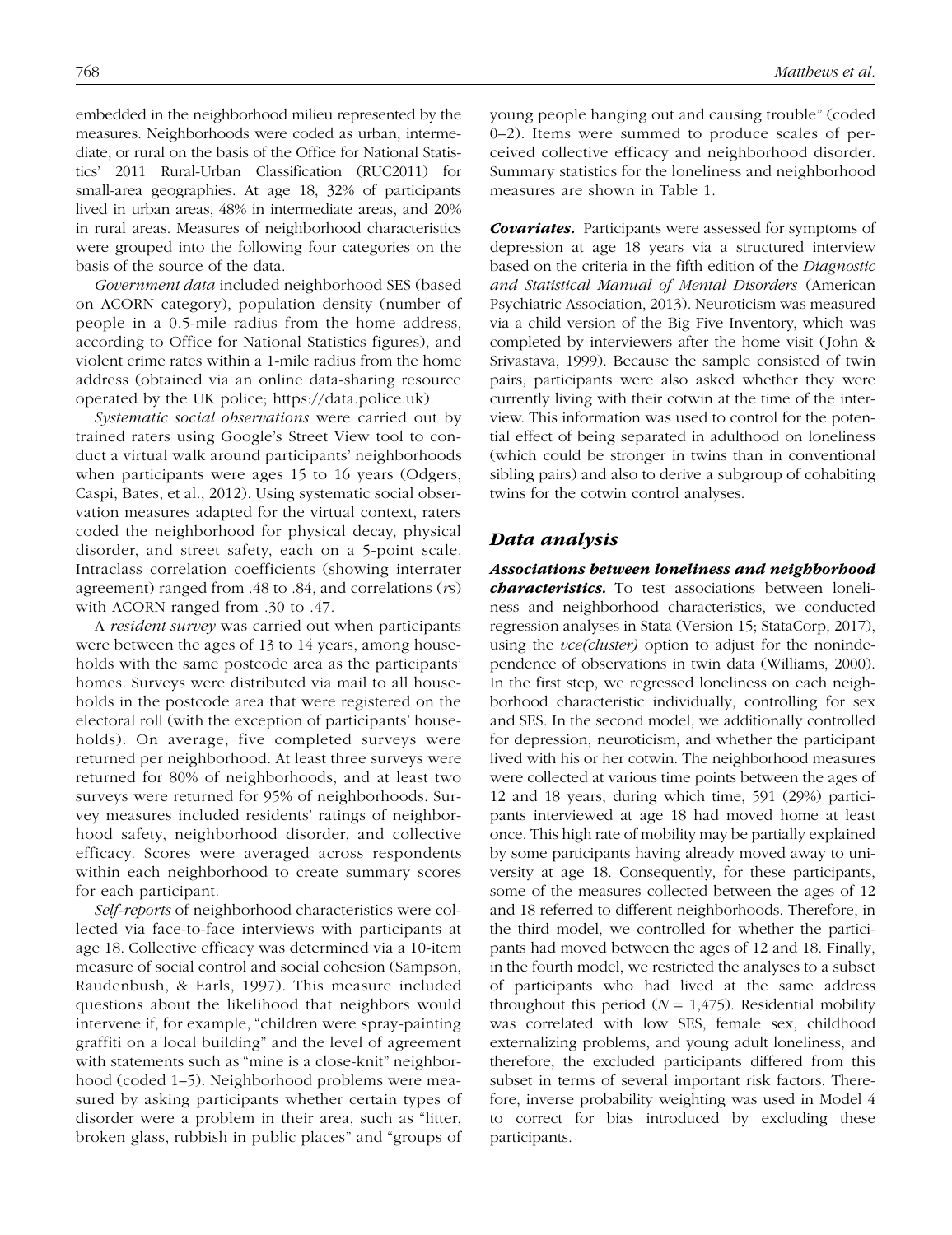| Variable                       | Participant's<br>age (in<br>years) at<br>measurement | $\boldsymbol{n}$ | Mean or<br>percentage         | Range           |
|--------------------------------|------------------------------------------------------|------------------|-------------------------------|-----------------|
| Loneliness                     |                                                      |                  |                               |                 |
| Self-report                    | 18                                                   | 2,051            | $M = 1.57$<br>$(SD = 1.94)$   | $0 - 8$         |
| Interviewer report             | 18                                                   | 2,063            | $M = 0.68$<br>$(SD = 1.19)$   | $0 - 6$         |
| Self-report                    | 12                                                   | 2,130            | $M = 0.48$<br>$SD = 0.86$     | $0 - 6$         |
| Neighborhood characteristics   |                                                      |                  |                               |                 |
| Government data                |                                                      |                  |                               |                 |
| Low neighborhood SES           | 12                                                   | 2,138            | 26.10%                        | $1 - 5$         |
| Population density             | 12                                                   | 2,134            | $M = 17.54$<br>$(SD = 24.50)$ | 0.25-219.94     |
| Violent crime                  | $16 - 17$                                            | 2,094            | $M = 29.24$<br>$(SD = 36.48)$ | 1-257.42        |
| Systematic social observations |                                                      |                  |                               |                 |
| Physical decay                 | $15 - 16$                                            | 2,026            | $M = 1.18$<br>$(SD = 1.22)$   | $0 - 4$         |
| Physical disorder              | $15 - 16$                                            | 2,024            | $M = 0.93$<br>$(SD = 1.00)$   | $0 - 4$         |
| Unsafe neighborhood            | $15 - 16$                                            | 2,004            | $M = 2.29$<br>$(SD = 1.10)$   | $1 - 5$         |
| Residents survey               |                                                      |                  |                               |                 |
| Neighborhood safety            | $13 - 14$                                            | 2,148            | $M = -0.03$<br>$(SD = 0.48)$  | $-2.67$ to 0.69 |
| Neighborhood disorder          | $13 - 14$                                            | 2,152            | $M = 0.49$<br>$(SD = 0.34)$   | $0 - 1.93$      |
| Collective efficacy            | $13 - 14$                                            | 2,152            | $M = 2.35$<br>$(SD = 0.51)$   | $0 - 3.7$       |
| Self-report                    |                                                      |                  |                               |                 |
| Collective efficacy            | 18                                                   | 2,062            | $M = 35.81$<br>$(SD = 6.64)$  | $10 - 50$       |
| Neighborhood disorder          | 18                                                   | 2,062            | $M = 3.12$<br>$SD = 2.96$     | $0 - 12$        |
| Covariates                     |                                                      |                  |                               |                 |
| Depression                     | 18                                                   | 2,063            | $M = 1.81$<br>$(SD = 2.97)$   | $0 - 9$         |
| Neuroticism                    | 18                                                   | 2,065            | $M = 1.73$<br>$SD = 1.72$     | $0 - 10$        |
| Living with cotwin             | 18                                                   | 2,044            | 80.3%                         | $0 - 1$         |

Table 1. Descriptive Statistics for All Variables Included in the Present Study

Note: SES = socioeconomic status.

*Cotwin control analyses.* To test for a potential response bias in the self-report neighborhood measures, we used a sibling control method to compare the reports of twins who lived together in the same home, thus holding the effects of the neighborhood constant by design. This involved computing a within-twin-pair difference score by subtracting one twin's loneliness score from that of the cotwin and doing the same for their ratings of collective efficacy and neighborhood disorder. These difference scores represent variance explained by genetic differences and unique environmental exposures but not by environmental effects that are shared between siblings (such as the neighborhood). Thus, if within-twin-pair differences in loneliness correlate with within-pair differences in their ratings of these neighborhood characteristics, this association cannot be explained by the neighborhood itself but by other factors that influence individuals' perceptions of the neighborhood.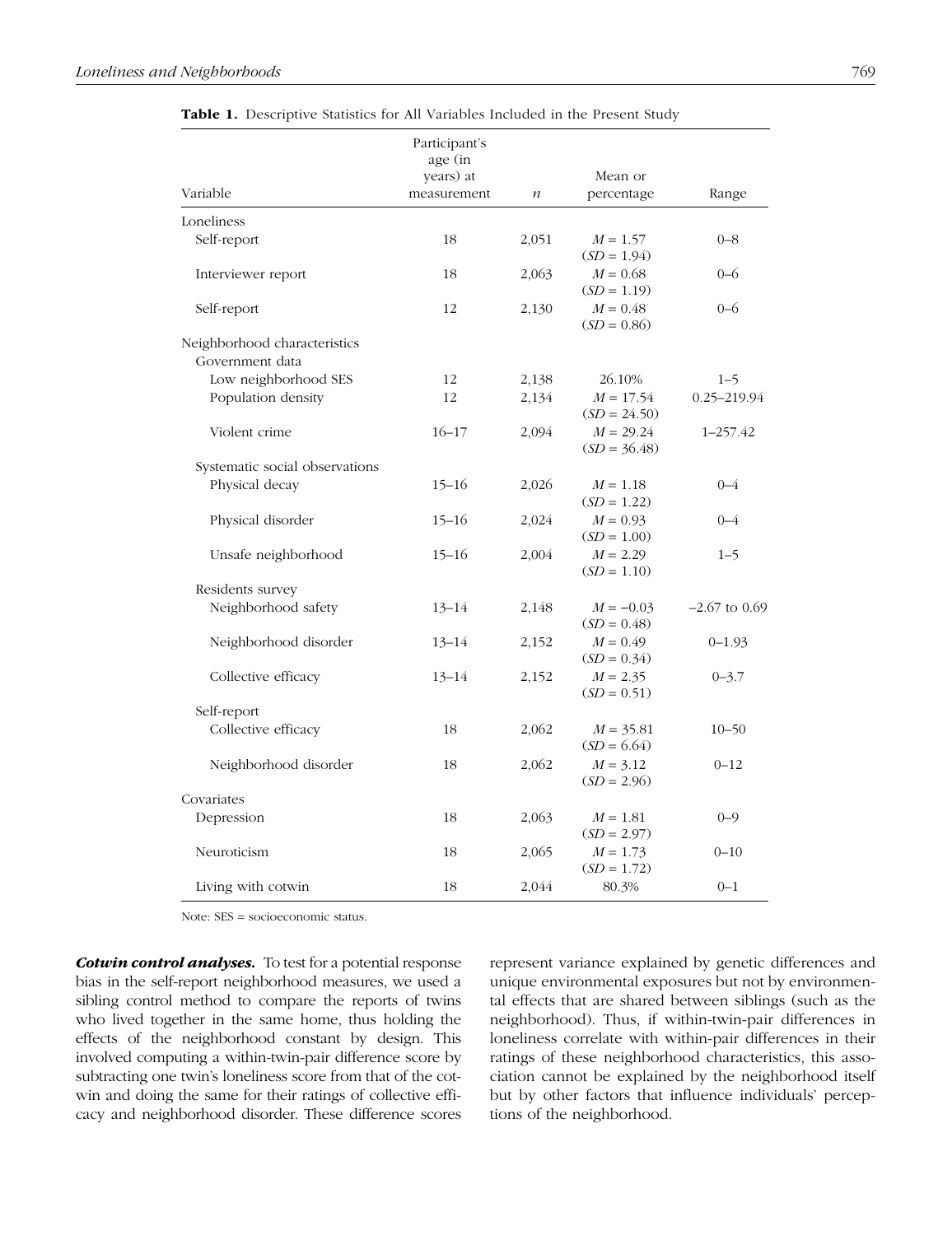**Sensitivity analyses.** Differential reporting of neighborhood characteristics by lonely versus nonlonely siblings living in the same home would be consistent with a bias being present in self-report data. However, this would not in itself convey whether loneliness itself is the source of bias or whether other, methodological sources of bias are responsible. For instance, the association between self-reports of loneliness and neighborhood perception could be inflated by shared method variance. This can be partially addressed by assessing loneliness via sources other than self-reports. Independent observers have been shown to rate other people's loneliness with reasonable accuracy (Luhmann, Bohn, Holtmann, Koch, & Eid, 2016), indicating that there is potential value in taking a multi-informant approach to measuring loneliness. Therefore, to test whether associations between the self-reported neighborhood characteristics and loneliness are inflated by shared-reporter method variance, we repeated the regression analyses of these associations using interviewer reports of participants' loneliness.

A further source of bias could be the time lag between measures. Loneliness and self-rated neighborhood perceptions were collected concurrently, whereas other measures of the neighborhood were collected up to 6 years earlier. This could lead to unfair comparisons, with stronger effects emerging for the cross-sectional associations and more temporally distal associations being underestimated. One way to address this is by using data on loneliness collected on different occasions to test whether the cross-sectional associations were replicated when using measures administered at different times. Therefore, as a further sensitivity analysis, the associations between loneliness and neighborhood characteristics were tested again with early adolescence loneliness (age 12) substituted for the age-18 measure.

# Results

# *Associations between loneliness and neighborhood characteristics*

Mean scores of loneliness did not differ significantly between individuals living in urban, intermediate, and rural neighborhoods (1.53, 1.60, and 1.59, respectively; *p* = .84). Furthermore, measures of neighborhood characteristics captured via independent sources such as government data, systematic social observations, and resident surveys were not associated with loneliness in young adulthood (see Table 2, Model 1). In contrast, self-reports of neighborhood social conditions were significantly associated with loneliness: Higher selfreported collective efficacy was associated with lower loneliness (β =  $-0.18$ , *p* < .001), and higher self-reported neighborhood disorder was associated with higher loneliness (β = 0.16, *p* < .001).

Loneliness was associated with greater depressive symptoms ( $β = 0.41, p < .001$ ) and higher neuroticism  $(\beta = 0.27, p < .001)$ . Furthermore, participants who lived with their cotwins were less lonely ( $\beta = -0.08$ ,  $p = .003$ ). When these covariates were controlled for, self-reported collective efficacy and neighborhood disorder remained significantly associated with loneliness ( $\beta$  = -0.14, *p* < .001 and  $β = 0.08$ ,  $p < .001$ , respectively; see Table 2, Model 2). Tables S1 and S2 in the Supplemental Material available online show the attenuation of the associations when each individual covariate was added to the model.

Participants who had moved home between the ages of 12 and 18 were also lonelier on average ( $\beta = 0.07$ ,  $p = .008$ ). Controlling for this did not attenuate the associations between self-reports of neighborhood characteristics and loneliness (see Table 2, Model 3). When the sample was restricted to participants who had lived in the same neighborhood between the ages of 12 and 18, the associations between self-reported collective efficacy and loneliness remained significant ( $\beta$  = -0.13, *p* < .001), as did the association between self-reported neighborhood disorder and loneliness  $(\beta = 0.06, p = .03)$ .

# *Cotwin control analyses*

Among cohabiting twin pairs, within-pair differences in loneliness were significantly associated with differences in self-reported collective efficacy ( $\beta$  = -0.11,  $p = .006$ ), indicating that lonelier individuals perceived lower collective efficacy in their neighborhoods than did their less lonely siblings who lived in the same neighborhood. That is, loneliness was associated with lower perceived levels of collective efficacy even after actual neighborhood conditions were held constant by design. This association remained robust when analyses controlled for twin differences in depression ( $β = -0.12$ , *p* = .004) and in neuroticism (β = -0.11, *p* = .006). However, twin differences in loneliness were not associated with differences in self-reported neighborhood disorder ( $\beta$  = 0.06,  $p$  = .12). That is, lonely and nonlonely siblings perceived comparable levels of disorder in the same neighborhood, suggesting that the correlation between these variables is partly explained by environmental exposures shared by siblings in a family (including the neighborhood).

# *Sensitivity analyses*

The interviewer ratings of participants' loneliness were not associated with the independently measured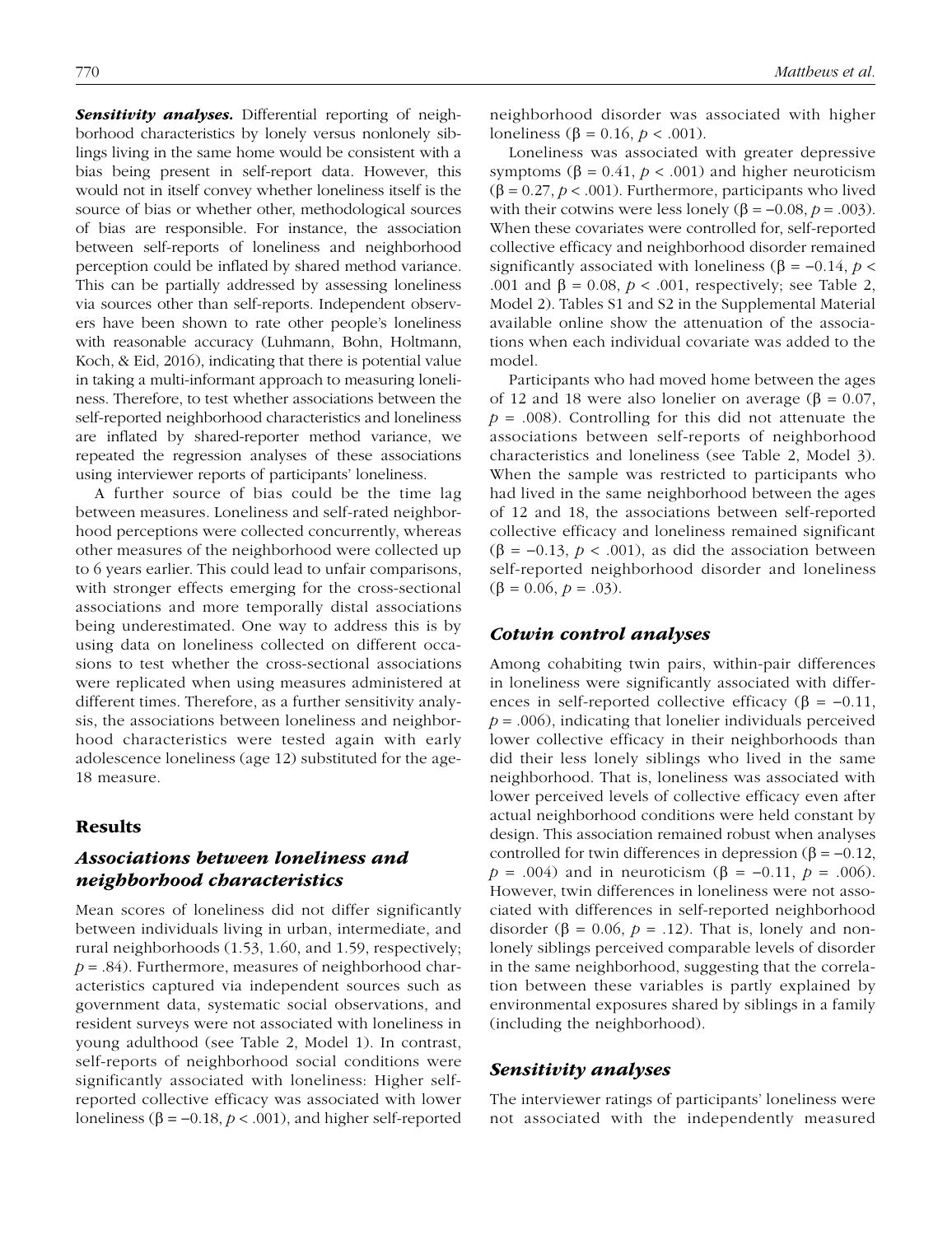|                                   |         | Model 1 |                  |                  | Model 2 |                  |         | Model 3 |                  |                  | Model 4 |               |
|-----------------------------------|---------|---------|------------------|------------------|---------|------------------|---------|---------|------------------|------------------|---------|---------------|
| Data source and<br>variable       | b       | β       | $\boldsymbol{p}$ | $\boldsymbol{b}$ | β       | $\boldsymbol{p}$ | b       | β       | $\boldsymbol{p}$ | $\boldsymbol{b}$ | β       | $\mathcal{P}$ |
| Government data                   |         |         |                  |                  |         |                  |         |         |                  |                  |         |               |
| Low neighborhood<br><b>SES</b>    | $-0.09$ | $-0.02$ | .56              | $-0.17$          | $-0.04$ | .22              | $-0.17$ | $-0.04$ | .22              | $-0.09$          | $-0.02$ | .58           |
| Population density                | $-0.00$ | $-0.03$ | .19              | $-0.00$          | $-0.02$ | .41              | $-0.00$ | $-0.02$ | .41              | $-0.00$          | $-0.01$ | .71           |
| Violent crime                     | 0.00    | 0.01    | .72              | 0.00             | 0.02    | .59              | 0.00    | 0.02    | .60              | 0.00             | 0.02    | .49           |
| Systematic social<br>observations |         |         |                  |                  |         |                  |         |         |                  |                  |         |               |
| Physical decay                    | 0.01    | 0.00    | .87              | 0.01             | 0.00    | .88              | 0.01    | 0.00    | .88              | 0.02             | 0.02    | .57           |
| Physical disorder                 | 0.02    | 0.01    | .70              | 0.01             | 0.01    | .77              | 0.01    | 0.01    | .77              | 0.01             | 0.01    | .82           |
| Unsafe<br>neighborhood            | 0.04    | 0.02    | .40              | 0.02             | 0.01    | .66              | 0.02    | 0.01    | .66              | 0.03             | 0.01    | .66           |
| Residents survey                  |         |         |                  |                  |         |                  |         |         |                  |                  |         |               |
| Neighborhood safety               | $-0.05$ | $-0.01$ | .63              | 0.05             | 0.01    | .59              | 0.05    | 0.01    | .60              | 0.02             | 0.01    | .85           |
| Neighborhood<br>disorder          | 0.10    | 0.02    | .55              | $-0.04$          | $-0.01$ | .81              | $-0.04$ | $-0.01$ | .80              | 0.02             | 0.00    | .92           |
| Collective efficacy               | 0.03    | 0.01    | .80              | 0.03             | 0.01    | .74              | 0.03    | 0.01    | .74              | $-0.02$          | $-0.00$ | .87           |
| Self-reports                      |         |         |                  |                  |         |                  |         |         |                  |                  |         |               |
| Collective efficacy               | $-0.05$ | $-0.18$ | < .001           | $-0.04$          | $-0.14$ | < .001           | $-0.04$ | $-0.14$ | < .001           | $-0.04$          | $-0.13$ | .001<br>$\,<$ |
| Neighborhood<br>disorder          | 0.10    | 0.16    | < .001           | 0.05             | 0.08    | < .001           | 0.05    | 0.08    | < .001           | 0.04             | 0.06    | .03           |

Table 2. Regression Results for the Associations Between Neighborhood Characteristics and Loneliness

Note: Model 1 controlled for sex and family socioeconomic status (SES; *n*s range from 1,845 to 2,048). Model 2 additionally controlled for depression, neuroticism, and whether the participant lived with the cotwin (*n*s range from 1,823 to 2,025). Model 3 additionally controlled for change of address between ages 12 and 18 years (*n*s range from 1,823 to 2,025). Model 4 was restricted to individuals who lived at the same address between the ages of 12 and 18 years (*n*s range from 1,318 to 1,452). Analyses in Model 4 were weighted to account for bias due to factors related to residential mobility.

neighborhood characteristics (see Table 3). They were, however, associated with participants' self-reports of collective efficacy ( $\beta$  = -0.19,  $p$  < .001) and neighborhood disorder ( $\beta$  = 0.12,  $p$  < .001). This indicates that the association between self-reported loneliness and perceived collective efficacy was not due to shared method variance arising from the use of a single informant in the analyses above. These associations remained when we controlled for covariates (collective efficacy: β = −0.13, *p* < .001; neighborhood disorder: β = 0.05,  $p = .02$ ). Similarly, loneliness at age 12 years was not associated with any of the neighborhood characteristics measured via government data, systematic social observations, or resident surveys (see Table 3). However, it was associated with lower self-reported collective efficacy at age 18 years ( $\beta$  = -0.13,  $p$  < .001). This indicates that the pattern of significant and nonsignificant associations found for loneliness at age 18 was not due to self-reported neighborhood characteristics being measured at the same age, whereas the other measures were more temporally distal from the loneliness measure. The association between childhood loneliness and perceived collective efficacy was robust to covariates  $(\beta = -0.11, p < .001)$  and to the childhood-depression scale containing the remaining items of the CDI ( $\beta$  = −0.05, *p* = .01). An association was also found between childhood loneliness and perceived neighborhood disorder in young adulthood (β = 0.10,  $p < .001$ ). This association was robust to the age-18 covariates (β = 0.07,  $p = .01$ ); however, it became nonsignificant when we controlled for the childhood-depression scale ( $\beta$  = 0.02,  $p = .30$ ).

# **Discussion**

The findings of this study reveal that among young adults, loneliness occurs equally within many different types of neighborhoods, irrespective of urbanicity, population density, deprivation, or crime. This complements previous findings in this sample that indicated that loneliness among young people is an indiscriminate phenomenon that shows no sex difference and no socioeconomic gradient (Matthews et al., 2019). Despite the consistent pattern of null associations when looking at objective measures of the neighborhood, lonelier individuals viewed their neighborhoods as having lower collective efficacy (i.e., trust, cohesion, and control) and greater neighborhood disorder (i.e., physical and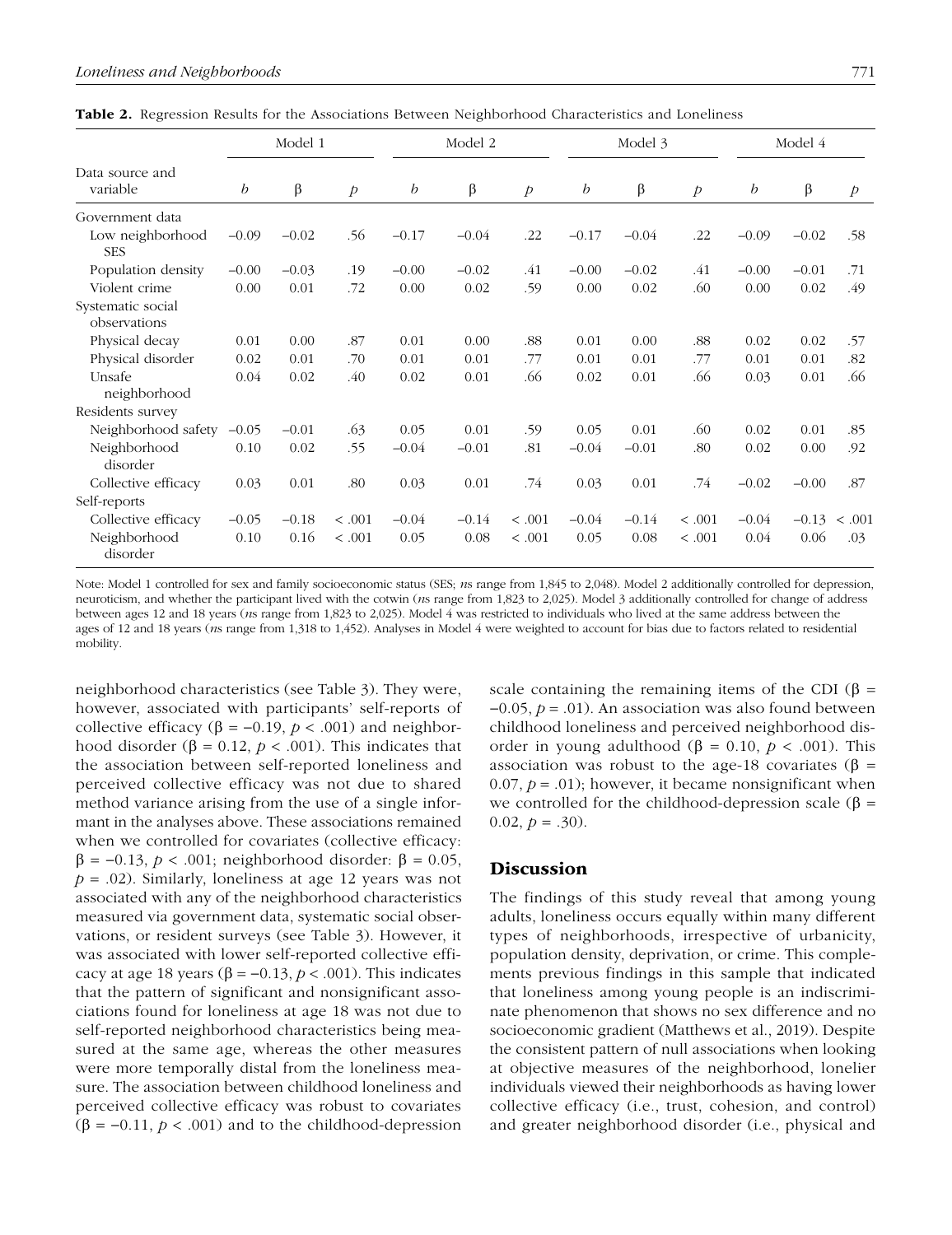| Data source and variable       | Interviewer-<br>rated<br>loneliness<br>(age 18) | Self-<br>reported<br>loneliness<br>(age 12) |
|--------------------------------|-------------------------------------------------|---------------------------------------------|
| Government data                |                                                 |                                             |
| Low neighborhood SES           | 0.04                                            | 0.00                                        |
| Population density             | 0.01                                            | $-0.03$                                     |
| Violent crime                  | 0.05                                            | $-0.01$                                     |
| Systematic social observations |                                                 |                                             |
| Physical decay                 | $-0.02$                                         | 0.00                                        |
| Physical disorder              | 0.02                                            | $-0.01$                                     |
| Unsafe neighborhood            | $-0.02$                                         | $-0.02$                                     |
| Residents survey               |                                                 |                                             |
| Neighborhood safety            | $-0.02$                                         | $-0.01$                                     |
| Neighborhood disorder          | 0.00                                            | 0.00                                        |
| Collective efficacy            | 0.01                                            | 0.02                                        |
| Self-report                    |                                                 |                                             |
| Collective efficacy            | $-0.19*$                                        | $-0.13*$                                    |
| Neighborhood disorder          | $0.12*$                                         | $0.10*$                                     |

Table 3. Results of Sensitivity Analyses on the Association Between Loneliness and Key Variables

Note: Standardized regression coefficients are shown. All analyses were adjusted for sex and family socioeconomic status (SES). \**p* < .001.

social signs of threat), even though surveys of other residents in the neighborhood did not corroborate this perception. Prior studies have also found associations between loneliness and more negative self-reports of neighborhood characteristics (Bromell & Cagney, 2014; Kearns et al., 2015; Scharf & de Jong Gierveld, 2008). This study extended these findings by using a multiinformant approach to address the potential for a bias effect when relying only on self-report data.

The disparity between self-reports and more independent or objective sources of data suggests that lonelier individuals have more negatively skewed perceptions of their neighborhoods. This would be consistent with previous research showing that loneliness is associated with cognitive biases that include more negative expectations and appraisals of social interactions as well as heightened sensitivity to threatening social stimuli (Bangee, Harris, Bridges, Rotenberg, & Qualter, 2014; Cacioppo & Hawkley, 2009; Spithoven, Bijttebier, & Goossens, 2017). This hypothesis of a reporting bias is supported by the cotwin control analyses, which showed that even within sibling pairs who live in the same home, the lonelier siblings were more likely to perceive their neighborhoods' collective efficacy to be lower. Further, the controls for covariates showed that these perceptions were not attributable to depression or neurotic personality traits, suggesting that there is something specific to loneliness that is associated with negatively biased perceptions of collective efficacy.

On the other hand, the cotwin control analyses also indicated that the association between loneliness and perceived neighborhood disorder was partly explained by environmental effects shared by siblings within a family, which may include the neighborhood. This does not, however, explain why lonelier individuals' higher average ratings of neighborhood disorder, although corroborated by their nonlonely siblings, were not borne out by the ratings made by other residents or by the systematic social observations. This suggests that the shared environmental effects that drive the association between loneliness and perceived neighborhood disorder do not arise from the neighborhood itself but from other factors that are shared by siblings, such as family or peer-group influences. Alternatively, it may be that siblings living at the same address jointly witness more of the same examples of disorder in their neighborhood, making their reports more similar to each other, whereas the reports by other residents in the neighborhood may be more heterogeneous. Furthermore, the measure of neighborhood disorder refers to more concrete details such as physical evidence and threatening events, whereas the measure of collective efficacy is more open to interpretation.

The 18-year-old twins who still lived together were less lonely than those who lived apart. Moving out of the family home, potentially to a different town or city, is a significant milestone in young adults' lives, and the upheaval caused to social networks could be an isolating experience for some. Furthermore, people who had moved their home at any point during the 6-year period covered in this study were lonelier on average. Thus, although objective features of the neighborhood were not associated with loneliness, there was evidence that the stability of the neighborhood environment may still play a role. This too may reflect the pressures of moving away from friends or family and putting down roots in a new, unfamiliar location (Oishi & Talhelm, 2012).

# *Limitations*

These findings should be interpreted in the context of some limitations. Whereas the self-report measures were collected when participants were 18 years of age, the other measures were collected between the ages of 12 and 18. In comparing their respective associations with loneliness, we did not take into account that aspects of the neighborhood could have changed over time between the different measurement points. Nonetheless, the sibling comparison analyses addressed this by cross-sectionally comparing the perceptions of individuals living in the same neighborhood at the same time. Additionally, the analyses using the measure of childhood loneliness indicated that the differential pattern of associations for self-reports versus other reports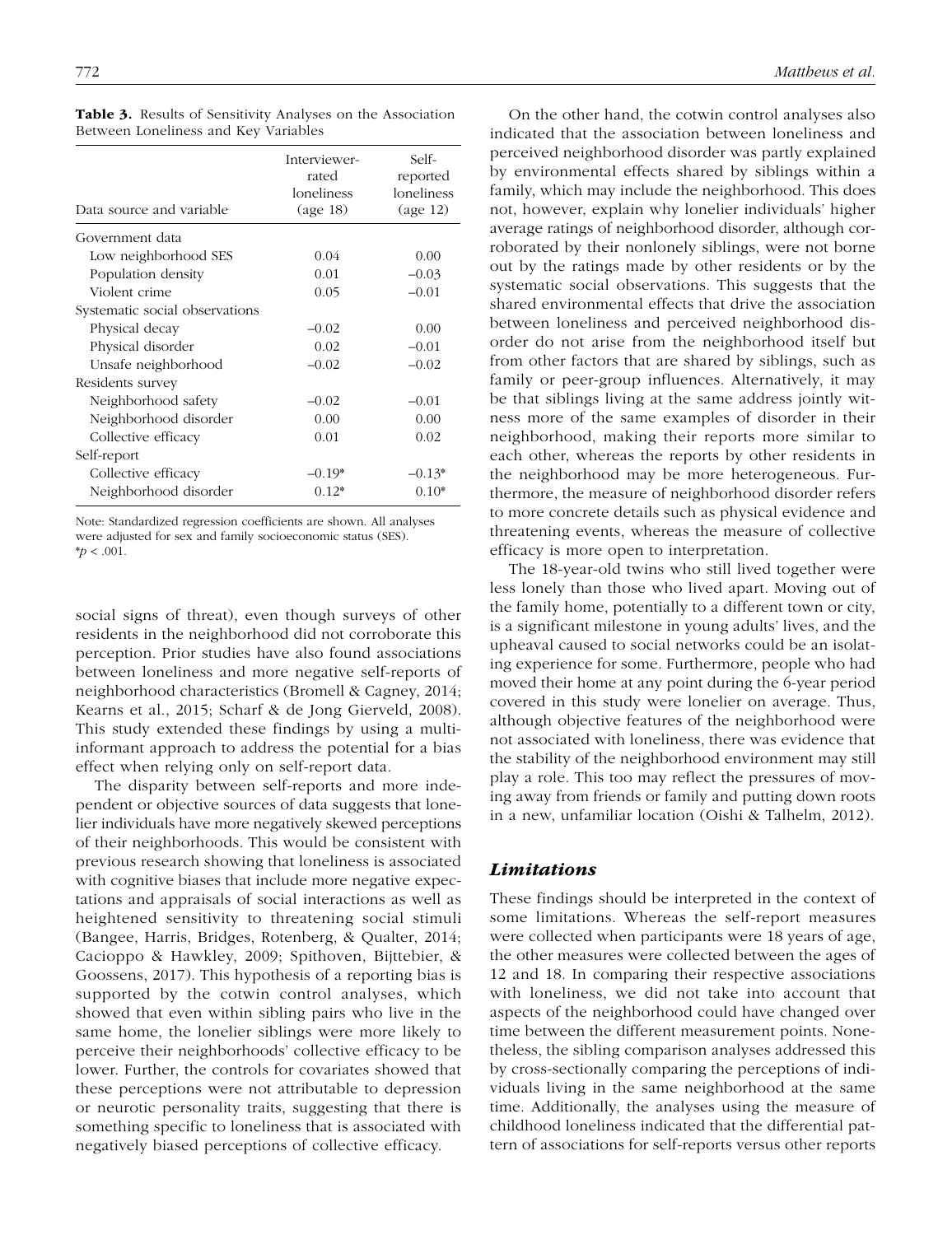of neighborhood characteristics was not simply an artifact of loneliness and self-reported neighborhood perceptions being measured cross-sectionally.

Second, loneliness at age 12 was measured using items from a depression scale, rather than a validated loneliness scale. These items were selected for their face validity and are similar to items in the widely used Children's Loneliness Scale (Maes, Van den Noortgate, Vanhalst, Beyers, & Goossens, 2017), which captures feelings such as being alone, lacking friends, and not being liked. Nonetheless, further work is required to validate this approach, particularly in view of the low internal consistency of the items. Moreover, the fact that loneliness was assessed using different measures at 12 and 18 could have led to underestimation of the stability of loneliness between these ages. However, the UCLA Loneliness Scale is primarily used to assess loneliness in adults and may not be age appropriate for young children.

Third, the size of the study sample was not sufficient to examine the geographic distribution of loneliness in the United Kingdom. The UK charity Campaign to End Loneliness has called for "loneliness maps" to be published to help identify where the loneliest members of society are concentrated (Goodman, Adams, & Swift, 2015). Although the E-Risk data set is a rich source of postcode-linked information, there was insufficient density of observations to generate heat maps of loneliness in the United Kingdom, and therefore, much larger sample sizes are required to identify loneliness hot spots. However, the pattern of null associations in this study indicates that loneliness is evenly distributed across diverse types of neighborhoods, and we therefore hypothesize that the geographic spread of loneliness will be similarly indiscriminate.

# *Implications*

If lonelier individuals perceive the collective efficacy in their neighborhoods to be lower than is actually the case, the implications are threefold. First, from a research perspective, it is important to consider that relying on self-report data alone to judge features of the environment may lead to overreporting of negative experiences by lonely individuals. Using data from independent informants in conjunction with self-reports can address this potential source of bias. Second, in young adulthood, individuals begin to make decisions about where they want to live. If lonelier individuals are disposed to perceive neighborhoods more negatively, this could lead them to make biased choices and avoid areas that are in fact more cohesive than they judge them to be. Indeed, rather than seeking out more cohesive neighborhoods, lonely individuals may be more likely to self-select into environments that match their negative mood. This in turn could limit their opportunities to join close-knit communities and escape loneliness. Third, although interventions targeted at the neighborhood or community level may convey benefits, our findings do not support neighborhoods as a cause of loneliness among young adults. Instead, these data suggest that addressing lonely individuals' perceptions could be an additional target for intervention. This is consistent with a meta-analysis showing that addressing maladaptive cognitions is more effective at reducing loneliness compared with other strategies, such as increasing social contact (Masi, Chen, Hawkley, & Cacioppo, 2011).

#### Action Editor

Erika E. Forbes served as action editor for this article.

#### Author Contributions

T. Matthews was responsible for reviewing the literature, analyzing the data, and writing the draft manuscript. All other authors reviewed the manuscript. A. Caspi and T. E. Moffitt were responsible for the conception, design, and management of the study. L. Arseneault supported data analysis and interpretation and was responsible for the conception, design, and management of the study. All the authors approved the final manuscript for submission.

#### Acknowledgments

We are grateful to the members of the Environmental Risk (E-Risk) Longitudinal Twin Study and their families for their participation. We thank the Nuffield Foundation, the Avielle Foundation, CACI, and members of the E-Risk team for their dedication, hard work, and insights. C. L. Odgers is a Jacobs Foundation and Canadian Institute for Advanced Research Fellow. L. Arseneault is an Economic and Social Research Council Mental Health Leadership Fellow.

#### Declaration of Conflicting Interests

The author(s) declared that there were no conflicts of interest with respect to the authorship or the publication of this article.

#### Funding

The Environmental Risk Longitudinal Twin Study was funded by the UK Medical Research Council (Grant No. G1002190). Additional support was provided by the National Institute of Child Health and Human Development (Grant No. HD077482) and by the Jacobs Foundation.

#### Supplemental Material

Additional supporting information can be found at [http://](http://journals.sagepub.com/doi/suppl/10.1177/0956797619836102) [journals.sagepub.com/doi/suppl/10.1177/09567976198](http://journals.sagepub.com/doi/suppl/10.1177/0956797619836102) [36102](http://journals.sagepub.com/doi/suppl/10.1177/0956797619836102)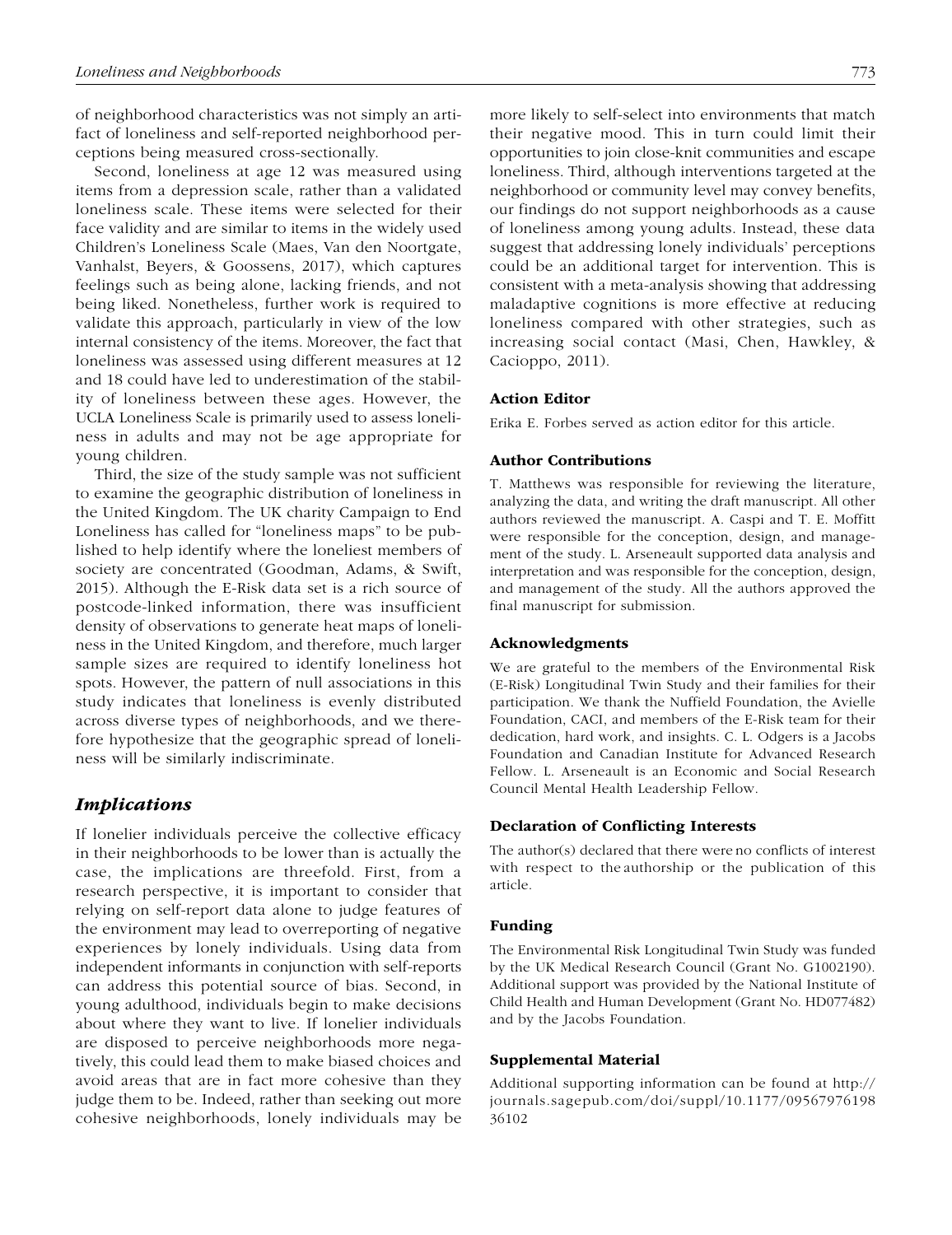#### Open Practices

This study was not formally preregistered; however, the plan of analyses was archived in advance at [https://sites.google.com/site/](https://sites.google.com/site/dunedineriskconceptpapers/e-risk-approved) [dunedineriskconceptpapers/e-risk-approved](https://sites.google.com/site/dunedineriskconceptpapers/e-risk-approved). Data and materials have not been made publicly available.

### References

- American Psychiatric Association. (2013). *Diagnostic and statistical manual of mental disorders* (5th ed.). Washington, DC: Author.
- Bangee, M., Harris, R. A., Bridges, N., Rotenberg, K., & Qualter, P. (2014). Loneliness and attention to social threat in young adults: Findings from an eye tracker study. *Personality and Individual Differences*, *63*, 16–23.
- Berkman, L. F., Glass, T., Brissette, I., & Seeman, T. E. (2000). From social integration to health: Durkheim in the new millennium. *Social Science & Medicine*, *51*, 843–857.
- Bromell, L., & Cagney, K. A. (2014). Companionship in the neighbourhood context: Older adults' living arrangements and perceptions of social cohesion. *Research on Aging*, *36*, 228–243.
- Cacioppo, J. T., & Hawkley, L. C. (2009). Perceived social isolation and cognition. *Trends in Cognitive Sciences*, *13*, 447–454.
- Collins, A. B., & Wrigley, J. (2014). *Can a neighbourhood approach to loneliness contribute to people's well-being?* Retrieved from [https://www.jrf.org.uk/report/can-neigh](https://www.jrf.org.uk/report/can-neighbourhood-approach-loneliness-contribute-peoples-well-being) bourhood-approach-loneliness-contribute-peoples-wellbeing
- De Koning, J. L., Stathi, A., & Richards, S. (2017). Predictors of loneliness and different types of social isolation of rural-living older adults in the United Kingdom. *Ageing & Society*, *37*, 2012–2043.
- Dugan, E., & Kivett, V. R. (1994). The importance of emotional and social isolation to loneliness among very old rural adults. *The Gerontologist*, *34*, 340–346.
- Goodman, A., Adams, A., & Swift, H. J. (2015). *Hidden citizens: How can we identify the most lonely older adults?* London, England: The Campaign to End Loneliness.
- Hawkley, L. C., Browne, M. W., & Cacioppo, J. T. (2005). How can I connect with thee? Let me count the ways. *Psychological Science*, *16*, 798–804.
- Holt-Lunstad, J. (2018). The potential public health relevance of social isolation and loneliness: Prevalence, epidemiology, and risk factors. *Public Policy & Aging Report*, *27*, 127–130.
- Hughes, M. E., Waite, L. J., Hawkley, L. C., & Cacioppo, J. T. (2004). A short scale for measuring loneliness in large surveys: Results from two population-based studies. *Research on Aging*, *26*, 655–672.
- John, O. P., & Srivastava, S. (1999). The Big Five trait taxonomy: History, measurement, and theoretical perspectives. In L. A. Pervin & O. P. John (Eds.), *Handbook of personality: Theory and research* (pp. 102–138). New York, NY: Guilford Press.
- Jopling, K. (2015). *Promising approaches to reducing loneliness and isolation in later life*. Retrieved from [https://](https://www.campaigntoendloneliness.org/wp-content/uploads/Promising-approaches-to-reducing-loneliness-and-isolation-in-later-life.pdf)

[www.campaigntoendloneliness.org/wp-content/uploads/](https://www.campaigntoendloneliness.org/wp-content/uploads/Promising-approaches-to-reducing-loneliness-and-isolation-in-later-life.pdf) [Promising-approaches-to-reducing-loneliness-and](https://www.campaigntoendloneliness.org/wp-content/uploads/Promising-approaches-to-reducing-loneliness-and-isolation-in-later-life.pdf)[isolation-in-later-life.pdf](https://www.campaigntoendloneliness.org/wp-content/uploads/Promising-approaches-to-reducing-loneliness-and-isolation-in-later-life.pdf)

- Kearns, A., Whitley, E., Tannahill, C., & Ellaway, A. (2015). Loneliness, social relations and health and well-being in deprived communities. *Psychology, Health & Medicine*, *20*, 332–344.
- Kovacs, M. (1992). *Children's Depression Inventory (CDI) manual*. Toronto, Ontario, Canada: Multi-Health Systems.
- Laing, O. (2016). *The lonely city: Adventures in the art of being alone*. New York, NY: Picador.
- Luhmann, M., Bohn, J., Holtmann, J., Koch, T., & Eid, M. (2016). I'm lonely, can't you tell? Convergent validity of self- and informant ratings of loneliness. *Journal of Research in Personality*, *61*, 50–60.
- Maes, M., Van den Noortgate, W., Vanhalst, J., Beyers, W., & Goossens, L. (2017). The Children's Loneliness Scale: Factor structure and construct validity in Belgian children. *Assessment*, *24*, 244–251.
- Masi, C. M., Chen, H. Y., Hawkley, L. C., & Cacioppo, J. T. (2011). A meta-analysis of interventions to reduce loneliness. *Personality and Social Psychology Review*, *15*, 219–266.
- Matthews, T., Danese, A., Odgers, C., Goldman-Mellor, S., Caspi, A., Moffitt, T. E., & Arseneault, L. (2019). Lonely young adults in modern Britain: An epidemiological cohort study. *Psychological Medicine*, *49*, 268–277. doi:10.1017/S0033291718000788
- Mental Health Foundation. (2010). *The lonely society?* London, England: Author.
- Moffitt, T. E., & E-Risk Study Team. (2002). Teen-aged mothers in contemporary Britain. *Journal of Child Psychology and Psychiatry*, *43*, 727–742.
- Newbury, J. B., Arseneault, L., Caspi, A., Moffitt, T. E., Odgers, C. L., Baldwin, J. R., . . . Fisher, H. L. (2017). In the eye of the beholder: Perceptions of neighborhood adversity and psychotic experiences in adolescence. *Development and Psychopathology*, *29*, 1823–1837.
- Odgers, C. L., Caspi, A., Bates, C. J., Sampson, R. J., & Moffitt, T. E. (2012). Systematic social observation of children's neighborhoods using Google Street View: A reliable and cost-effective method. *Journal of Child Psychology and Psychiatry*, *53*, 1009–1017.
- Odgers, C. L., Caspi, A., Russell, M. A., Sampson, R. J., Arseneault, L., & Moffitt, T. E. (2012). Supportive parenting mediates neighborhood socioeconomic disparities in children's antisocial behavior from ages 5 to 12. *Development and Psychopathology*, *24*, 705–721.
- Office for National Statistics. (2018). *Loneliness what characteristics and circumstances are associated with feeling lonely?* London, England: Author.
- Oishi, S., & Talhelm, T. (2012). Residential mobility: What psychological research reveals. *Current Directions in Psychological Science*, *21*, 425–430.
- Peen, J., Schoevers, R. A., Beekman, A. T., & Dekker, J. (2010). The current status of urban-rural differences in psychiatric disorders. *Acta Psychiatrica Scandinavica*, *121*, 84–93.